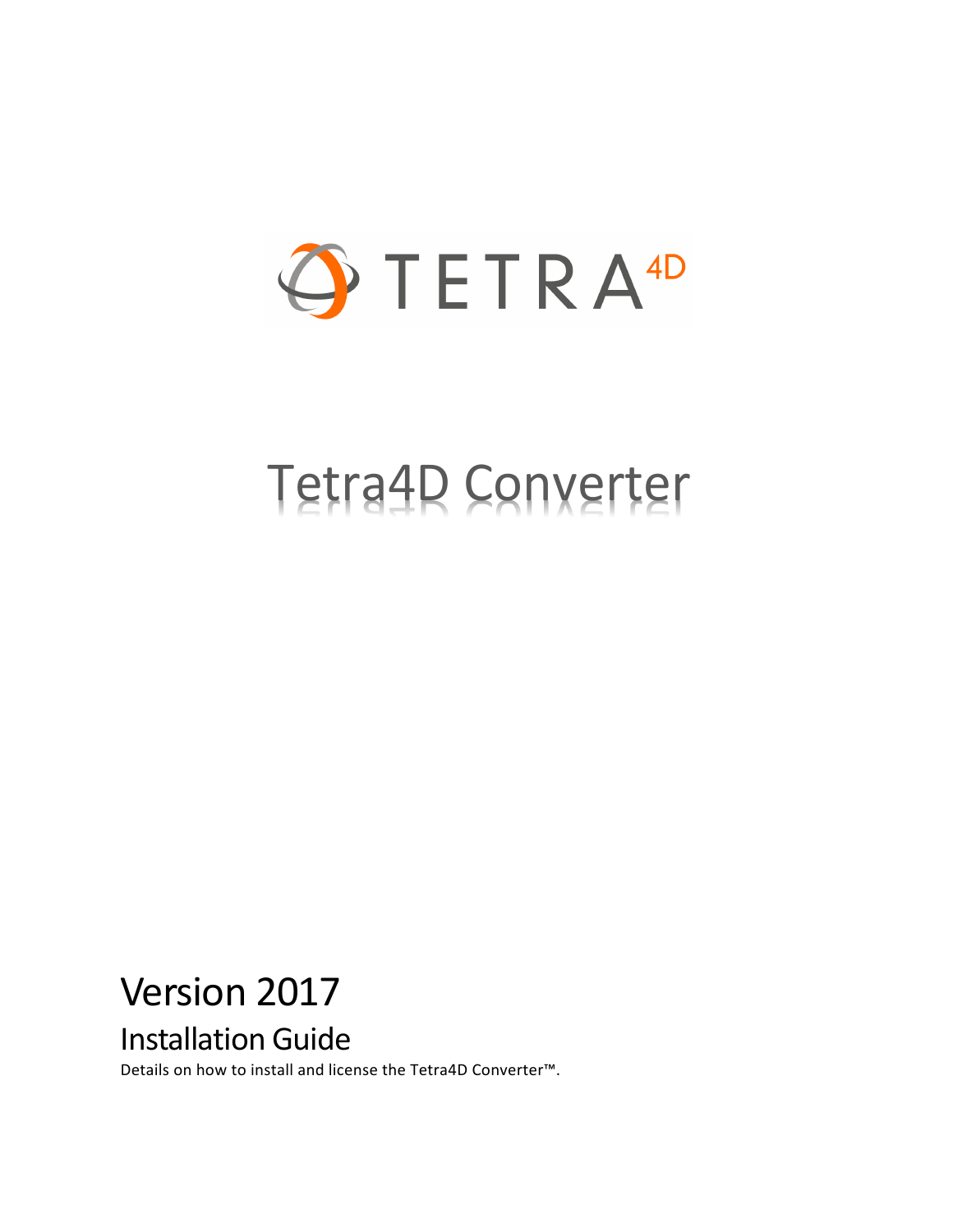## **Table of Contents**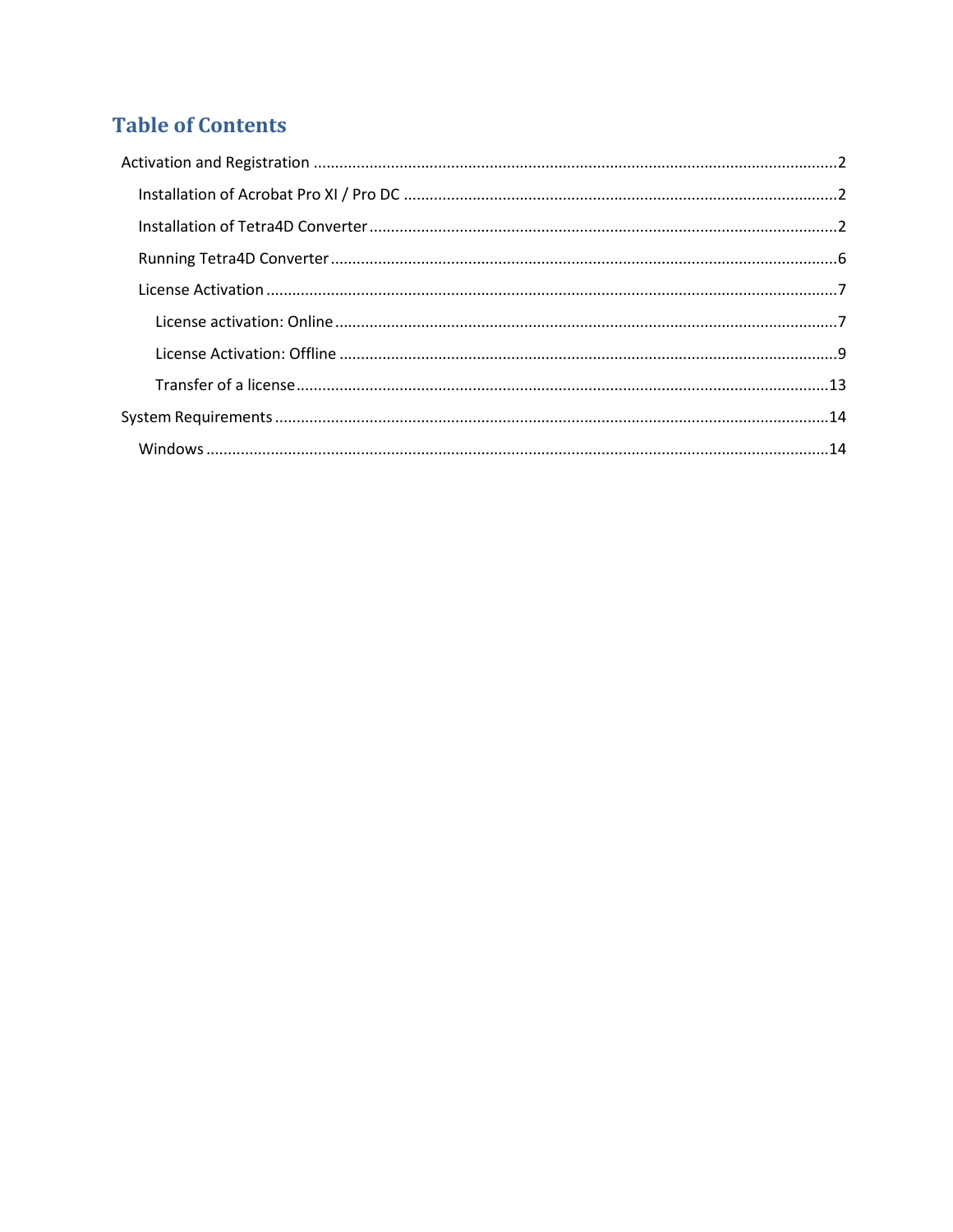# <span id="page-2-0"></span>**Activation and Registration**

## <span id="page-2-1"></span>**Installation of Acrobat Pro XI / Pro DC**

Tetra4D Converter has been developed as a Plug-in for Adobe® Acrobat® Pro and supports versions XI and DC. As such, Acrobat Pro XI or Pro DC is required to be installed for Tetra4D Converter to function.

A free trial of Acrobat Pro DC can be downloaded at: [http://www.adobe.com/cfusion/tdrc/index.cfm?product=acrobat\\_pro](http://www.adobe.com/cfusion/tdrc/index.cfm?product=acrobat_pro)

Please refer to<https://helpx.adobe.com/creative-cloud/learn/tutorials/acrobat.html#get-started> and <https://helpx.adobe.com/document-cloud.html> for detailed instructions and troubleshooting related to Acrobat XI Pro / Pro DC.

If you have not yet purchased Acrobat Pro, it can be purchased along with Tetra4D Converter as a package called *Tetra4D Converter Suite* online at:<http://www.tetra4d.com/store>

### <span id="page-2-2"></span>**Installation of Tetra4D Converter**

- 1. Download and run the "Tetra4D Converter" installer. The installer should have been emailed to you along with your license/serial number. You can also find it in your [Customer Portal](https://system.netsuite.com/core/media/media.nl?id=1512340&c=1268810&h=7381c1353a387fc86a78&_xt=.html)
- 2. Select the desired setup language and choose **OK**:

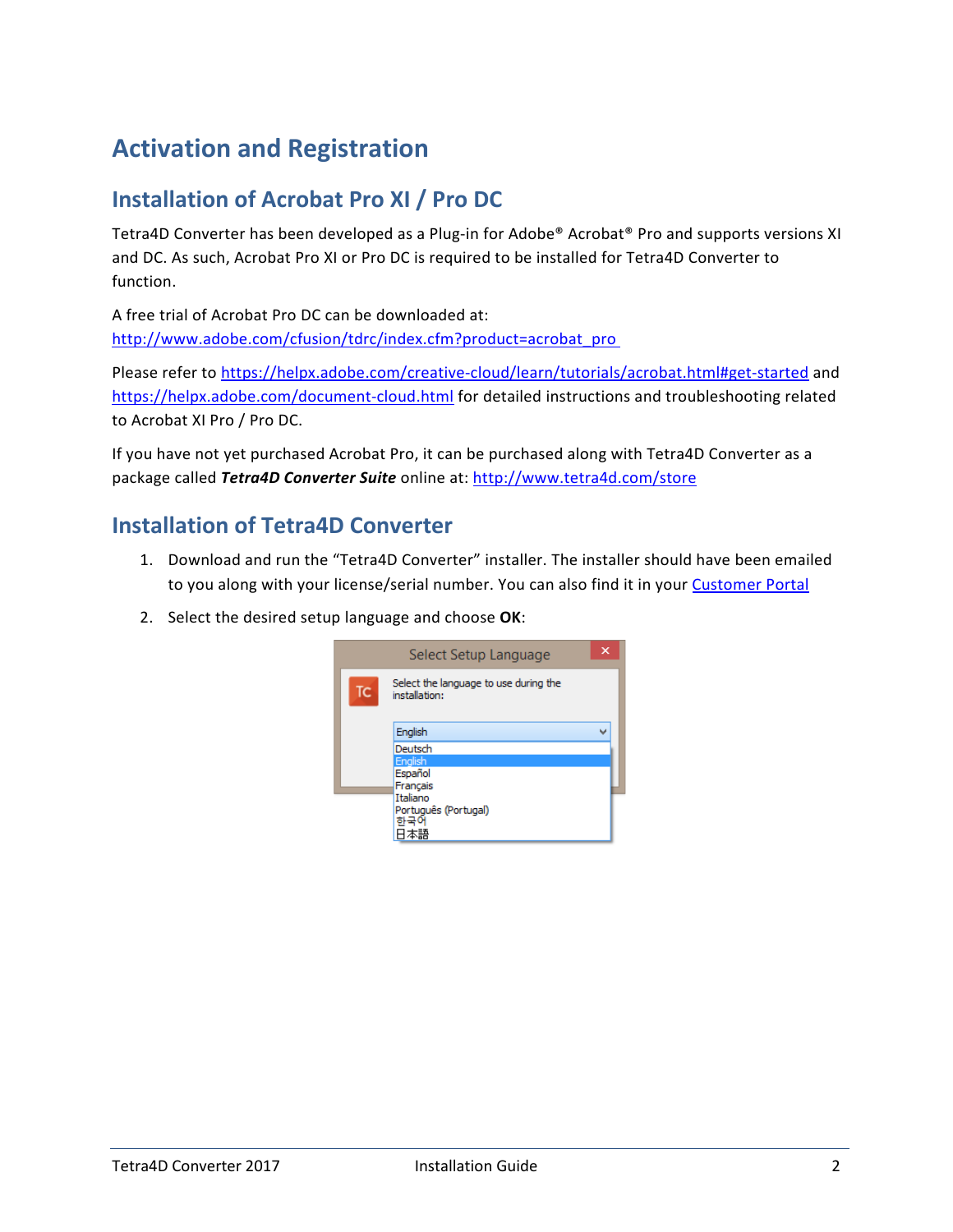3. The installation programs welcome screen is then displayed. Click **Next** to continue:



4. Read and accept the End User License Agreement, then click **Next** to continue:

| ×<br>Setup - Tetra4D Converter                                                                                                                                                                                                                                                                                                                                                                                                                                                                                                                                                                                              |
|-----------------------------------------------------------------------------------------------------------------------------------------------------------------------------------------------------------------------------------------------------------------------------------------------------------------------------------------------------------------------------------------------------------------------------------------------------------------------------------------------------------------------------------------------------------------------------------------------------------------------------|
| <b>License Agreement</b><br>ю<br>Please read the following important information before continuing.                                                                                                                                                                                                                                                                                                                                                                                                                                                                                                                         |
| Please read the following License Agreement. You must accept the terms of this<br>agreement before continuing with the installation.                                                                                                                                                                                                                                                                                                                                                                                                                                                                                        |
| Tetra4D Converter™ Software License Agreement                                                                                                                                                                                                                                                                                                                                                                                                                                                                                                                                                                               |
| NOTICE TO USER: PLEASE READ THIS AGREEMENT CAREFULLY. BY COPYING,<br>INSTALLING OR USING ALL OR ANY PORTION OF THE SOFTWARE YOU ACCEPT<br>ALL THE TERMS AND CONDITIONS OF THIS AGREEMENT, INCLUDING, IN<br>PARTICULAR THE LIMITATIONS ON: USE CONTAINED IN SECTION 2;<br>TRANSFERABILITY IN SECTION 4; WARRANTY IN SECTIONS 6 AND 7; LIABILITY<br>IN SECTION 8; CONNECTIVITY AND PRIVACY IN SECTION 14; AND SPECIFIC<br>PROVISIONS AND EXCEPTIONS IN SECTION 15, YOU AGREE THAT THIS<br>AGREEMENT IS LIKE ANY WRITTEN NEGOTIATED AGREEMENT SIGNED BY YOU.<br>THIS AGREEMENT IS ENFORCEABLE AGAINST YOU AND ANY LEGAL ENTITY |
| I accept the agreement                                                                                                                                                                                                                                                                                                                                                                                                                                                                                                                                                                                                      |
| I do not accept the agreement                                                                                                                                                                                                                                                                                                                                                                                                                                                                                                                                                                                               |
| $<$ Back<br>Cancel<br>Next >                                                                                                                                                                                                                                                                                                                                                                                                                                                                                                                                                                                                |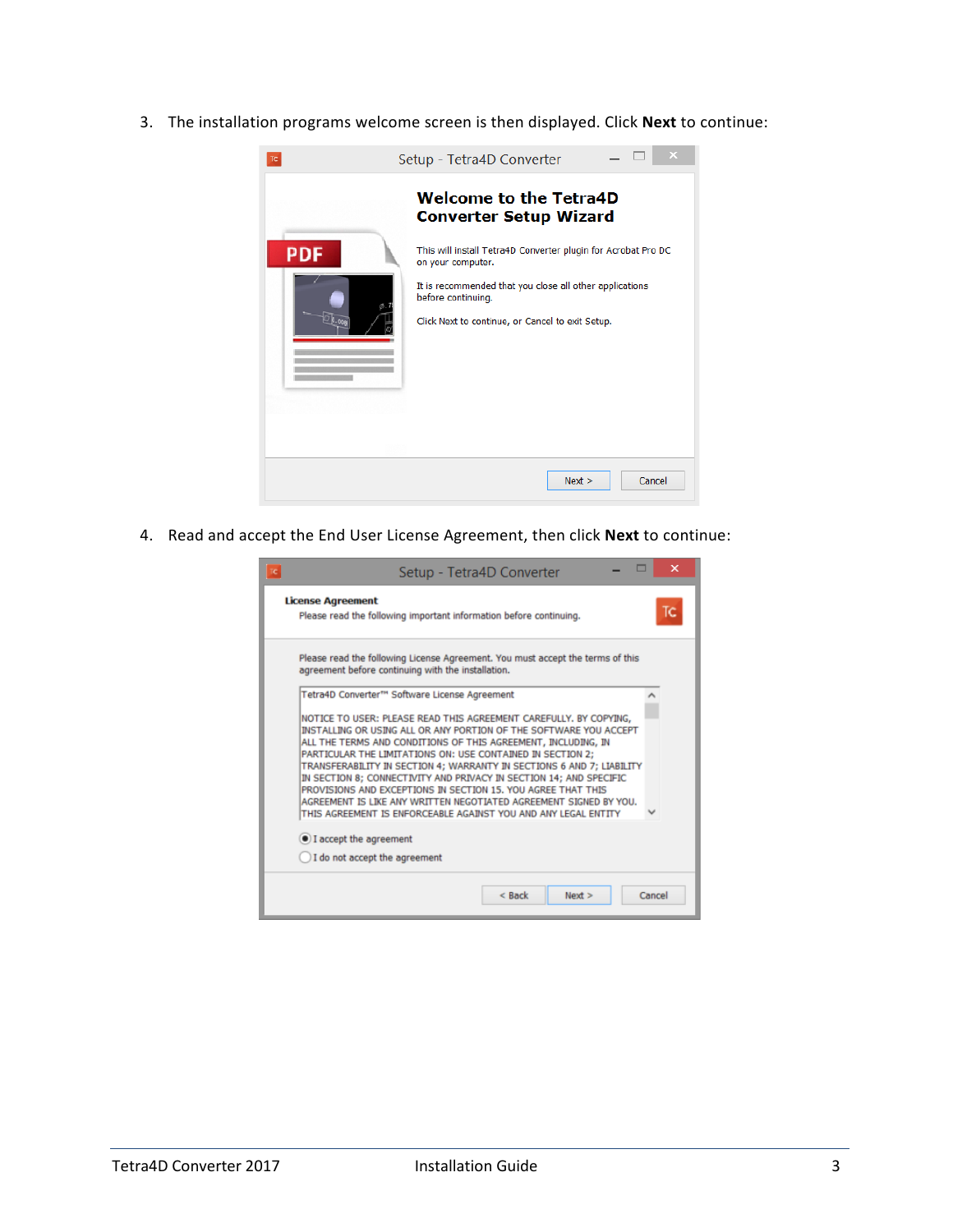5. Read the Customer Experience Improvement Program terms.

If you don't want to participate in this program, uncheck the check-box.

Then click **Next** to continue:

| ×<br>Setup - Tetra4D Converter                                                                                                                                                                                                                                                                                                                                                                                                                                                                                                                                                                                                                                                                                                                                                                                                                                                                    |
|---------------------------------------------------------------------------------------------------------------------------------------------------------------------------------------------------------------------------------------------------------------------------------------------------------------------------------------------------------------------------------------------------------------------------------------------------------------------------------------------------------------------------------------------------------------------------------------------------------------------------------------------------------------------------------------------------------------------------------------------------------------------------------------------------------------------------------------------------------------------------------------------------|
| <b>Customer Experience Improvement Program</b><br>Help us enhance Tetra4D Converter                                                                                                                                                                                                                                                                                                                                                                                                                                                                                                                                                                                                                                                                                                                                                                                                               |
| We are continually seeking to develop and enhance the products and services we<br>offer to our customers. To facilitate this process it is helpful for us to collect<br>information related to how customers use our software. By installing and using our<br>products, you are agreeing to participate in our CEIP (Customer Experience<br>Improvement Program) whereby you are granting us permission to collect, maintain,<br>process and use analytics data related to your use of our Software. All the data we<br>collect is anonymous and we do not store any IP addresses or personally identifiable<br>information. For the purpose of the CEIP, we may rely on third party analytics<br>services to collect and process this data and such data is stored and processed on<br>servers located in FU and USA.<br>I accept to participate to the Customer Experience Improvement Program. |
| $<$ Back<br>Cancel<br>Next >                                                                                                                                                                                                                                                                                                                                                                                                                                                                                                                                                                                                                                                                                                                                                                                                                                                                      |

6. Enter your user information (optional), then click **Next** to continue:

| $\times$<br>Setup - Tetra4D Converter<br>$\mathsf{T}\mathsf{C}$                     |
|-------------------------------------------------------------------------------------|
| <b>User Information</b><br>$\mathsf{T}\mathsf{C}$<br>Please enter your information. |
| User Name:                                                                          |
| Organization:                                                                       |
|                                                                                     |
|                                                                                     |
|                                                                                     |
|                                                                                     |
| Cancel<br>$<$ Back<br>Next                                                          |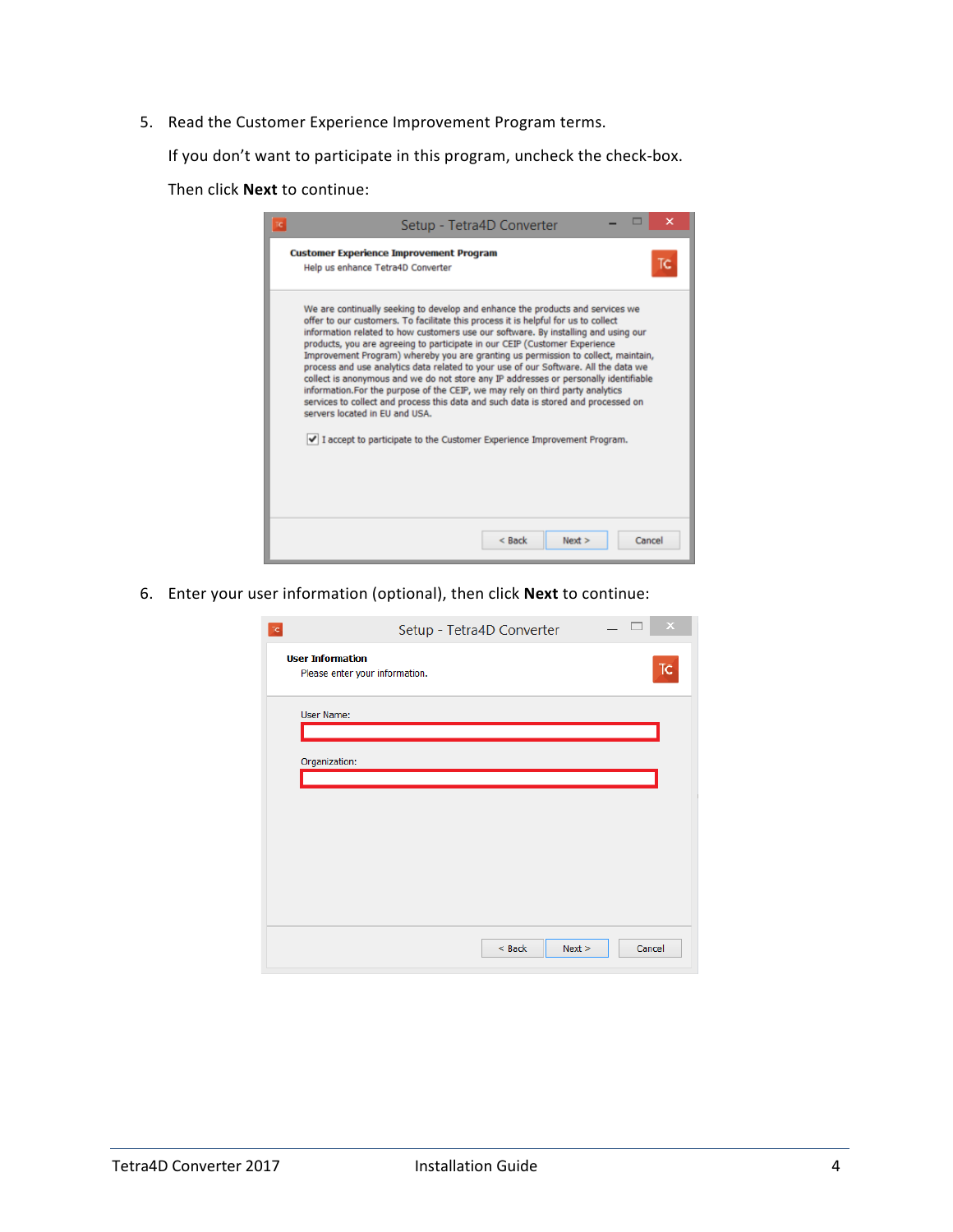7. Finally, review the installation information and click **Install**:

| Setup - Tetra4D Converter                                                                                                              |
|----------------------------------------------------------------------------------------------------------------------------------------|
| <b>Ready to Install</b><br>TC<br>Setup is now ready to begin installing Tetra4D Converter on your computer.                            |
| Click Install to continue with the installation, or click Back if you want to review or<br>change any settings.                        |
| User information:<br>support@tetra4d.com<br>Tetra4D<br><b>Destination location:</b><br>C:\Program Files (x86)\Adobe\Acrobat DC\Acrobat |
| ₹                                                                                                                                      |
| $<$ Back<br><b>Install</b><br>Cancel                                                                                                   |

After the installation is complete, the installer may notify you that a system restart is necessary in order to fully complete the installation process. If the following dialog box is displayed, please make sure that you restart your computer before trying to run the Tetra4D Converter for the first time:

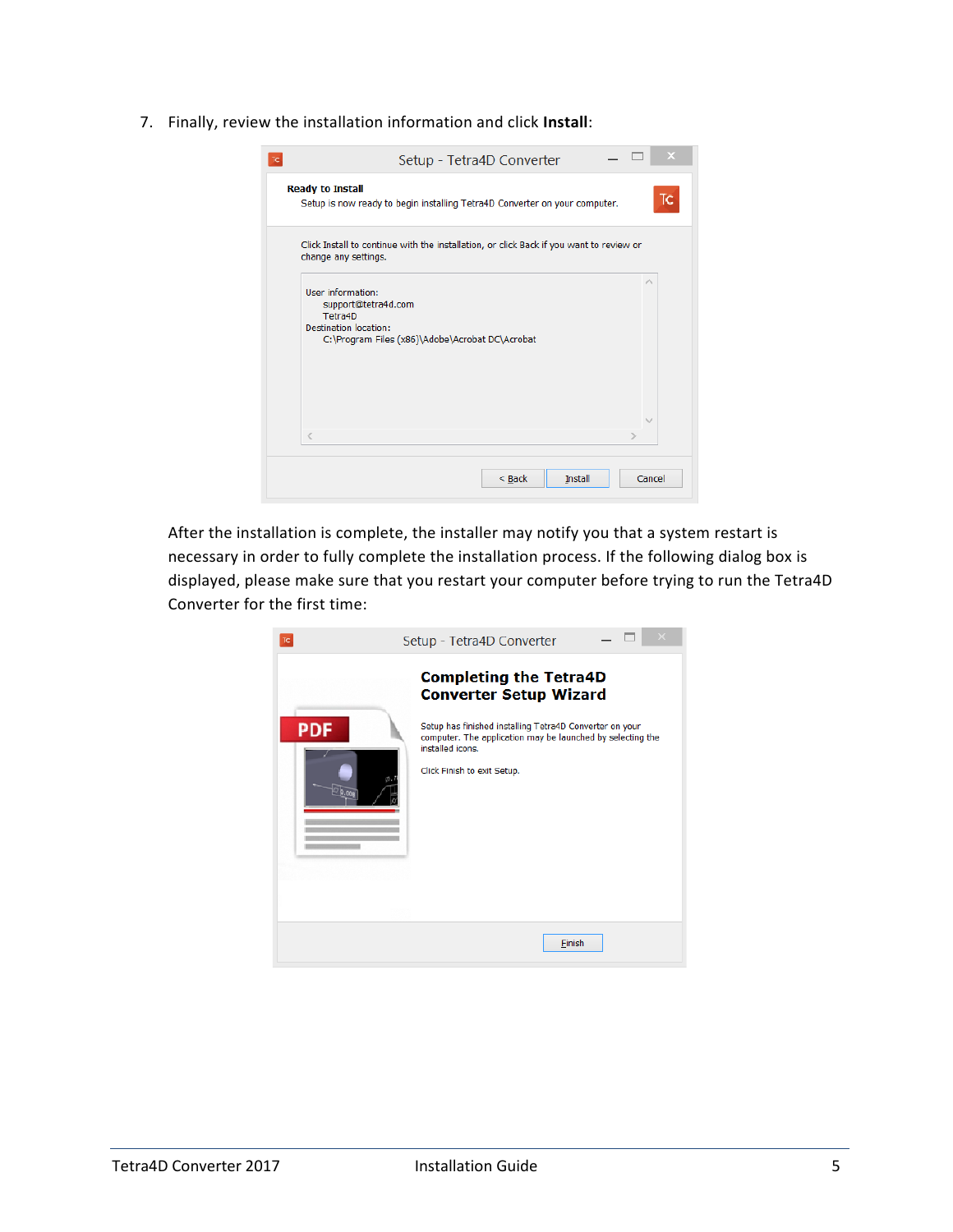## <span id="page-6-0"></span>**Running Tetra4D Converter**

To run Tetra4D Converter, please go to your start menu and launch Acrobat Pro. When you first launch Acrobat Pro after installing Tetra4D Converter, you will see the following dialog box until your license has been activated.

| Tetra4D Converter                                                                                                                                          | $\boldsymbol{\times}$          |  |  |  |  |
|------------------------------------------------------------------------------------------------------------------------------------------------------------|--------------------------------|--|--|--|--|
| Thank you for evaluating this fully featured version of Tetra4D Converter. Your trial period<br>will expire in 28 Days. Would you like to purchase a copy? |                                |  |  |  |  |
| Continue Trial<br><b>Buy Now</b>                                                                                                                           | I already have a serial number |  |  |  |  |

Tetra4D Converter starts automatically in a trial mode, with a 28 days duration.

- Select the **Buy Now** button to go to the Tetra4D web store to purchase licenses of the Tetra4D Converter.
- Select the **Continue Trial** button to run in trial mode. The Tetra4D Converter will run in trial mode for 28 days after installation.
- You should receive an email from tetra4d.com when you purchase Tetra4D Converter with your serial number/license key and a link to the installation setup. These can also be found in your [Customer Portal.](https://system.netsuite.com/core/media/media.nl?id=1512340&c=1268810&h=7381c1353a387fc86a78&_xt=.html) To activate your license, select the **I already have a serial number** button and enter your serial number in the activation window. Detailed activation instructions can be found on the next page of this document.

If you are unsure what your license status is or just need help in general, please a support request by going to [www.tetra4d.com/support](http://www.tetra4d.com/support) or by accessing your [customer portal.](https://system.netsuite.com/core/media/media.nl?id=1512340&c=1268810&h=7381c1353a387fc86a78&_xt=.html)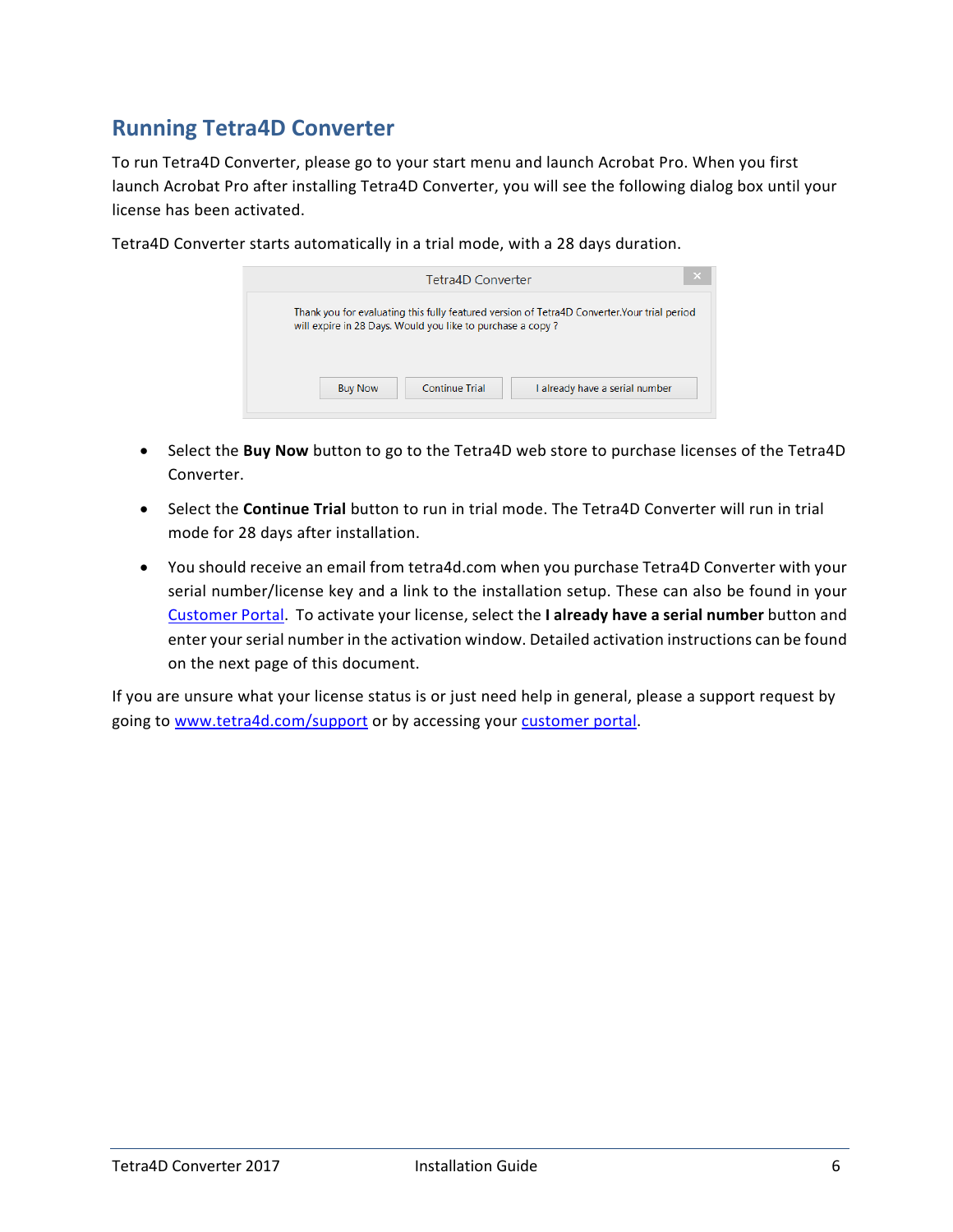### <span id="page-7-0"></span>**License Activation**

*The Tetra4D Converter licensing system makes it possible to activate your license without contacting Tetra4D support.*

In order to adapt to various situations, Tetra4D Converter provides different ways to activate a license on a computer:

- Online activation (computer connected to the Internet)
	- o Activation can be performed
		- **FIGM** From the **Product status** dialog box,
		- From the top menu: **Tetra4D Converter > License manager**.
- Offline activation (computer not connected to the Internet)
	- $\circ$  Activation can be performed from the top menu Tetra4D Converter > License manager

#### <span id="page-7-1"></span>**License activation: Online**

To access the online activation dialog:

• Start Acrobat Pro, and select **I already have a serial number** in the Tetra4D Converter status dialog

|                | Tetra4D Converter                                                                                                                                          |                                | $\times$ |  |  |  |
|----------------|------------------------------------------------------------------------------------------------------------------------------------------------------------|--------------------------------|----------|--|--|--|
|                | Thank you for evaluating this fully featured version of Tetra4D Converter. Your trial period<br>will expire in 28 Days. Would you like to purchase a copy? |                                |          |  |  |  |
| <b>Buy Now</b> | <b>Continue Trial</b>                                                                                                                                      | I already have a serial number |          |  |  |  |

• Or if you are already working in Acrobat, click on the top menu **Tetra4D Converter > About Tetra4D Converter** to access to the Tetra4D Converter status dialog, and then select **I already have a serial number**.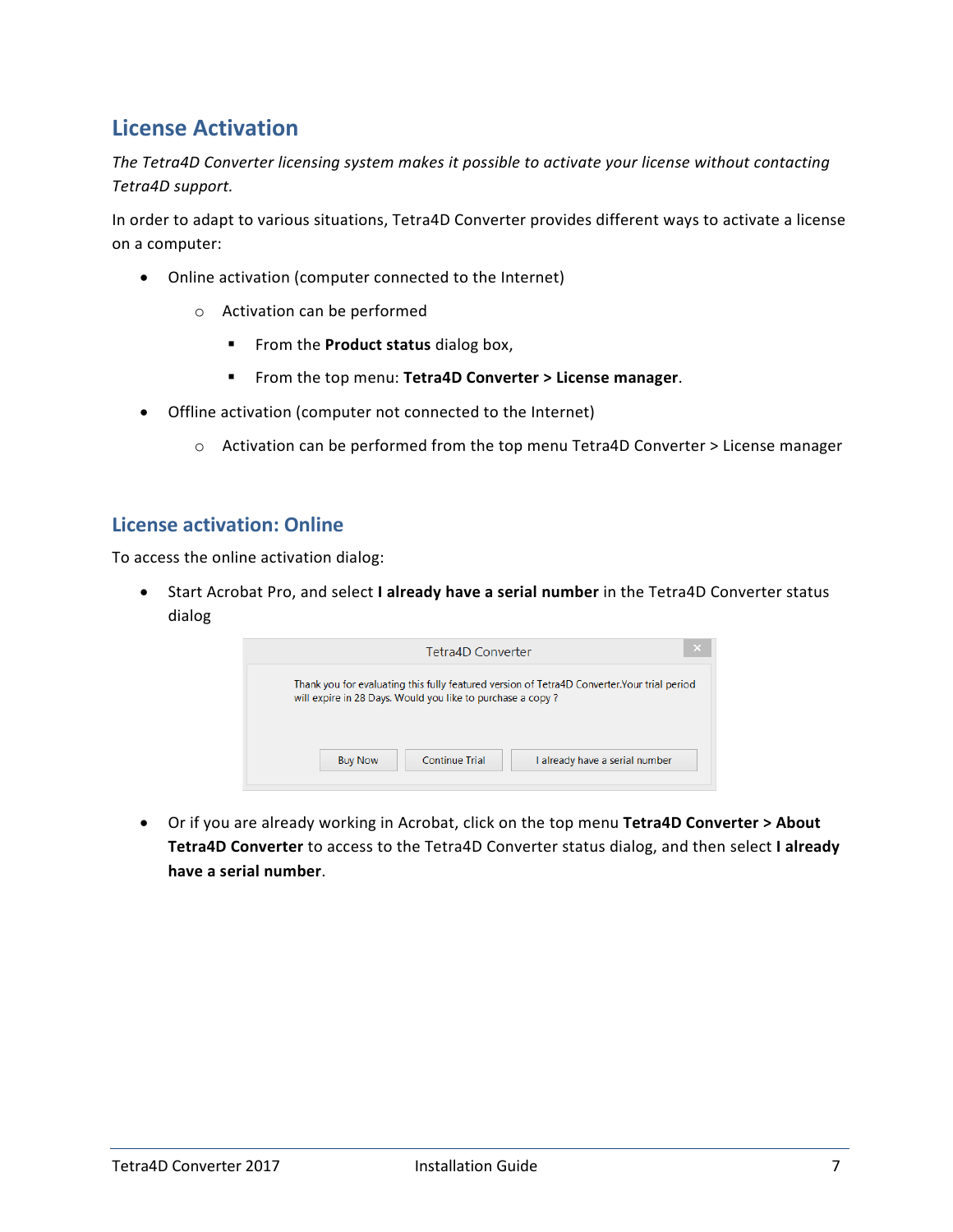• In the Tetra4D Converter license dialog, enter your serial number

|     | <b>Tetra4D Converter License</b>                                                                                                                         |        |
|-----|----------------------------------------------------------------------------------------------------------------------------------------------------------|--------|
| TC. | Activate Tetra4D Converter<br>Your version of Tetra4D Converter is not yet activated.<br>In order to activate it, please enter your serial number below. |        |
|     | Serial Number:                                                                                                                                           |        |
|     | <b>OK</b>                                                                                                                                                | Cancel |

Remark:

The serial number should look like: XXXXXXX-XXXXXXXXXX-XXXXXXX-XXXXX

• Click OK to validate

*Note:*

*At this stage, an internet connection is required for the license to be activated.*

• If the activation is successful, the following message confirming the activation will be displayed.

| <b>Tetra4D Converter</b>         |    |
|----------------------------------|----|
| License successfully registered. |    |
|                                  | OK |

- Press Ok to close the dialog box.
- If the activation is not successful, a dialog box will be displayed with a message indicating what the specific problem is (such as **Invalid serial number** or **Invalid license**):

|                  | <b>Tetra4D Converter</b> |
|------------------|--------------------------|
| Invalid license. |                          |
|                  | OK                       |

In such a case, please follow the **Offline activation process** instructions.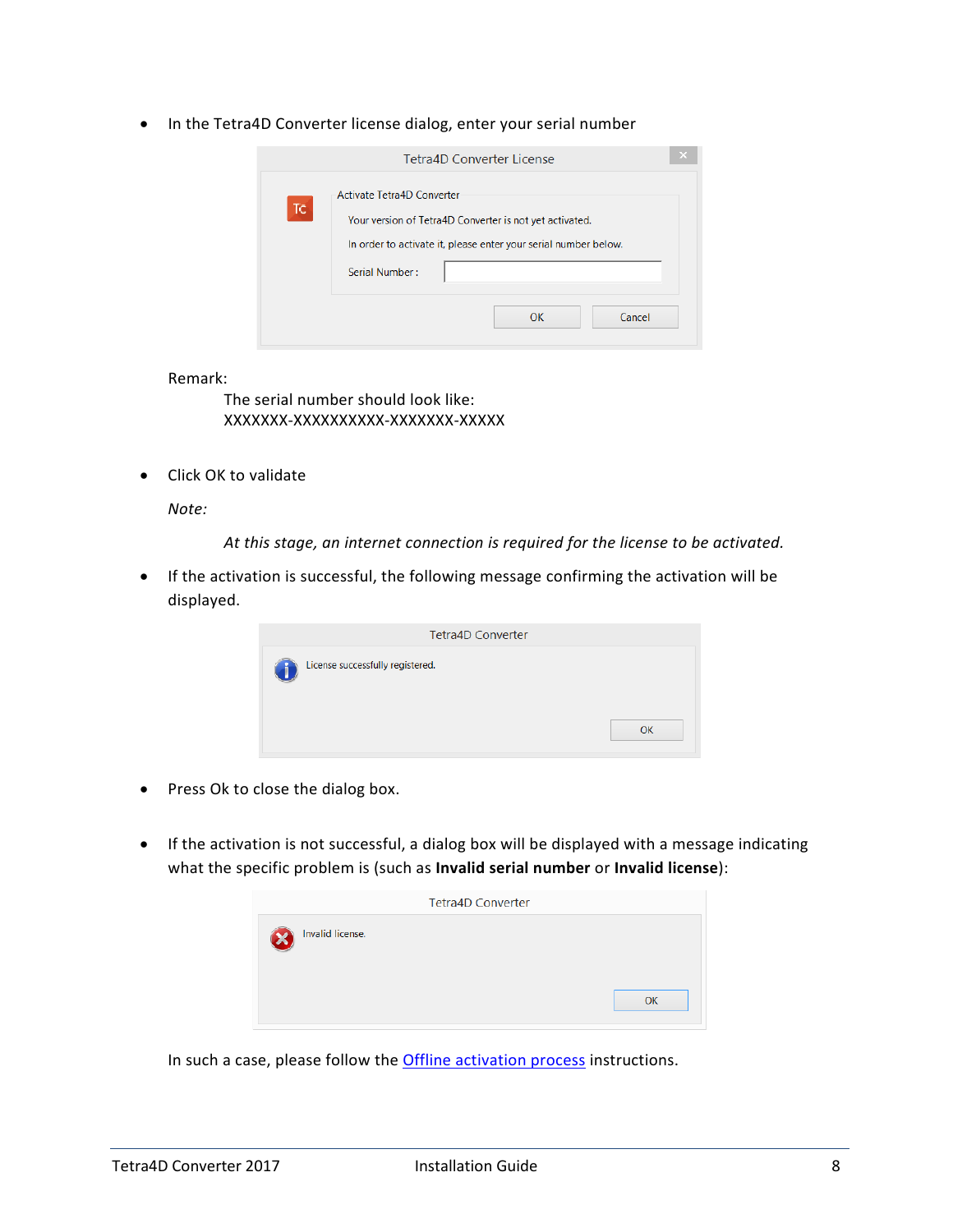#### <span id="page-9-0"></span>**License Activation: Offline**

To access to the offline activation dialog:

- Start Acrobat Pro
- Click on the top menu **Tetra4D Converter > License Manager** to access to the Tetra4D License Manager

| $\Phi$<br>6         | Registered products will appear in the list below. To license a product, select it<br>in the list below and click the Activate button. You will need your serial number to<br>activate the product.<br>Activation requires an active connection to the Internet. If no Internet connection is available,<br>you can activate using the offline mode. This will create a license request file that you will need<br>to send to support in order to receive a license activation file. | Software Registration Utility |         |                     |
|---------------------|--------------------------------------------------------------------------------------------------------------------------------------------------------------------------------------------------------------------------------------------------------------------------------------------------------------------------------------------------------------------------------------------------------------------------------------------------------------------------------------|-------------------------------|---------|---------------------|
| <b>Product Name</b> | Serial Number                                                                                                                                                                                                                                                                                                                                                                                                                                                                        | <b>Status</b>                 | Version | Activate            |
| Tetra4D Converter   |                                                                                                                                                                                                                                                                                                                                                                                                                                                                                      | Trial - 28 Days Remaining     | 2015    | Import License File |
|                     |                                                                                                                                                                                                                                                                                                                                                                                                                                                                                      |                               |         | Deactivate          |
|                     |                                                                                                                                                                                                                                                                                                                                                                                                                                                                                      |                               |         |                     |

*Note:*

- *The Tetra4D License Manager tool lists:*
	- o *The installed Tetra4D products*
	- o *The Serial number currently used for each product*
		- *Your serial number if the product has been activated*
		- *A generic "trial" serial number if the product is in trial mode*
	- o *The status of each product (Trial mode, registered…)*
	- o *The version of each product*
- Select the **Tetra4D Converter** product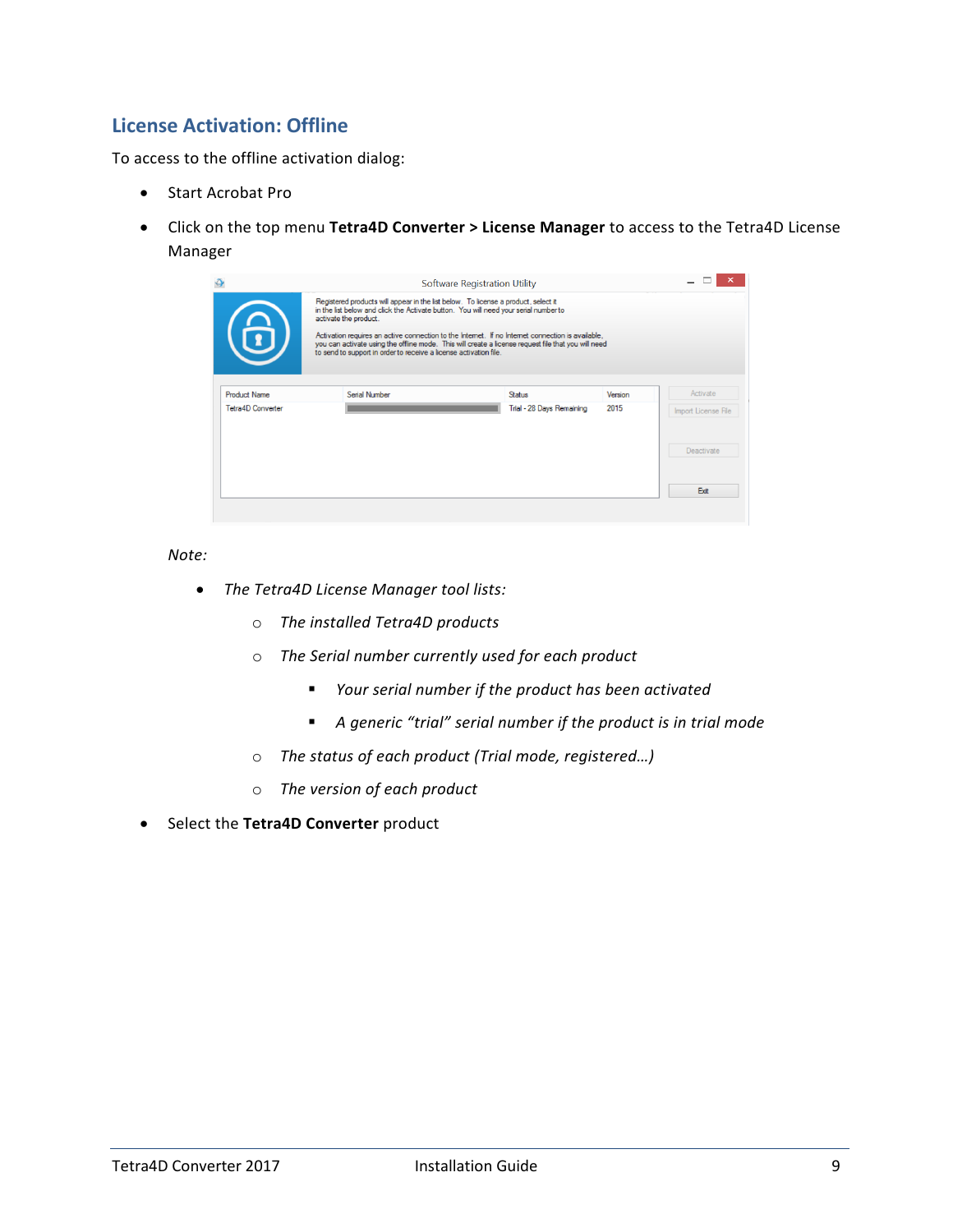• Click on **Activate**

| $\Phi$<br>6                                     | Registered products will appear in the list below. To license a product, select it<br>in the list below and click the Activate button. You will need your serial number to<br>activate the product.<br>Activation requires an active connection to the Internet. If no Internet connection is available,<br>you can activate using the offline mode. This will create a license request file that you will need<br>to send to support in order to receive a license activation file. | Software Registration Utility              |                 |                                 |
|-------------------------------------------------|--------------------------------------------------------------------------------------------------------------------------------------------------------------------------------------------------------------------------------------------------------------------------------------------------------------------------------------------------------------------------------------------------------------------------------------------------------------------------------------|--------------------------------------------|-----------------|---------------------------------|
| <b>Product Name</b><br><b>Tetra4D Converter</b> | Serial Number                                                                                                                                                                                                                                                                                                                                                                                                                                                                        | <b>Status</b><br>Trial - 28 Days Remaining | Version<br>2015 | Activate<br>Import License File |
|                                                 |                                                                                                                                                                                                                                                                                                                                                                                                                                                                                      |                                            |                 | Deactivate                      |
|                                                 |                                                                                                                                                                                                                                                                                                                                                                                                                                                                                      |                                            |                 | Exit                            |

• Input your serial number

| <b>Enter Serial Number</b>                  |
|---------------------------------------------|
| Enter your serial number below to activate. |
| Activate Online   Activate Offline          |

- Click on **Activate Offline**
- Save the Offline\_activation\_ XXXXXXX-XXXXXXXXXX-XXXXXXX-XXXXX \_macAddress.req file generated by the license manager

| $\blacktriangleright$                                                                                                        |                                    | Save a license request |                  | $\boldsymbol{\times}$         |
|------------------------------------------------------------------------------------------------------------------------------|------------------------------------|------------------------|------------------|-------------------------------|
| $(\Leftarrow)$<br>$(\Rightarrow)$<br>Ϋ                                                                                       | $\mathbf{a}$ > This PC > Downloads | Ċ<br>v.                | Search Downloads | ρ                             |
| Organize $\blacktriangledown$                                                                                                | New folder                         |                        |                  | ⊪<br>Ø                        |
| <b>X</b> Favorites<br><b>Desktop</b><br>Downloads<br>ln.<br>Recent places<br>侧 This PC<br><b>Desktop</b><br><b>Documents</b> | ×<br>Name                          | Date modified          | Type             | Size                          |
| Downloads<br>Uń.                                                                                                             | $\vee$ $\angle$                    |                        |                  | $\rightarrow$                 |
| File name:                                                                                                                   | license.req                        |                        |                  | v                             |
| Save as type:                                                                                                                |                                    |                        |                  | v                             |
| <b>Hide Folders</b>                                                                                                          |                                    |                        | Save             | Cancel<br>$\hat{\mathcal{M}}$ |

• Send the Offline\_activation\_ XXXXXXX-XXXXXXXXXX-XXXXXXX-XXXXX \_macAddress.req file to [support@tetra4d.com](mailto:support@tetra4d.com)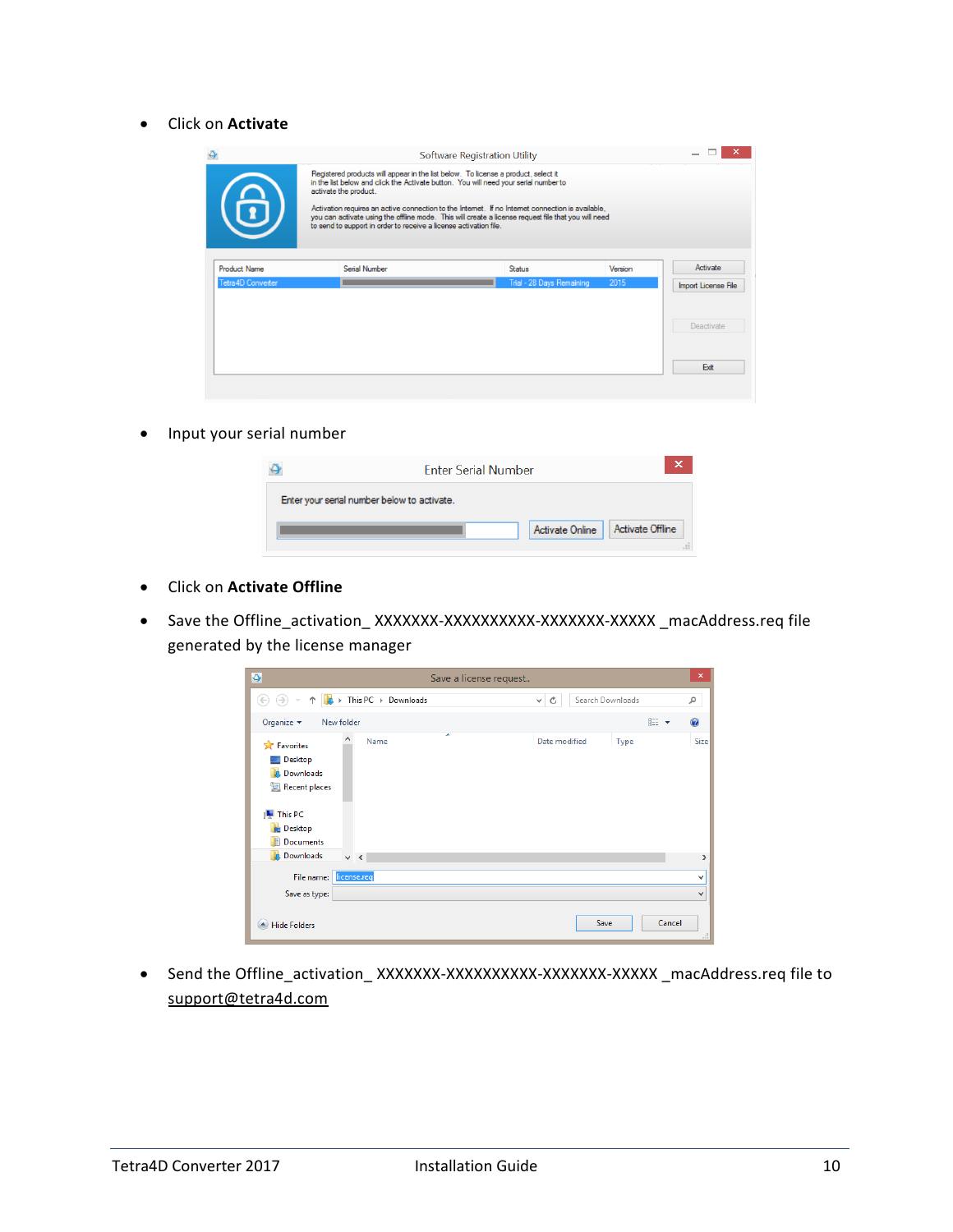• Our support staff will send a license file corresponding to the computer from which you issued the activation request.

Remark:

- o The file you will receive will be named as shown below:
	- XXXXXXX-XXXXXXXXXX-XXXXXXX-XXXXX \_macAddress
- Start Acrobat Pro
- Click on the top menu **Tetra4D Converter > License Manager** to access to the Tetra4D License manager

|                     | Registered products will appear in the list below. To license a product, select it<br>in the list below and click the Activate button. You will need your serial number to<br>activate the product.<br>to send to support in order to receive a license activation file. | Activation requires an active connection to the Internet. If no Internet connection is available,<br>you can activate using the offline mode. This will create a license request file that you will need |         |                     |
|---------------------|--------------------------------------------------------------------------------------------------------------------------------------------------------------------------------------------------------------------------------------------------------------------------|----------------------------------------------------------------------------------------------------------------------------------------------------------------------------------------------------------|---------|---------------------|
| <b>Product Name</b> | Serial Number                                                                                                                                                                                                                                                            | <b>Status</b>                                                                                                                                                                                            | Version | Activate            |
| Tetra4D Converter   |                                                                                                                                                                                                                                                                          | Trial - 28 Days Remaining                                                                                                                                                                                | 2015    | Import License File |
|                     |                                                                                                                                                                                                                                                                          |                                                                                                                                                                                                          |         | Deactivate          |
|                     |                                                                                                                                                                                                                                                                          |                                                                                                                                                                                                          |         |                     |

- Select the product you want to register
- Click on **Import License File**

|                          | Registered products will appear in the list below. To license a product, select it<br>in the list below and click the Activate button. You will need your serial number to<br>activate the product.                                                                           | Software Registration Utility |         |                     |
|--------------------------|-------------------------------------------------------------------------------------------------------------------------------------------------------------------------------------------------------------------------------------------------------------------------------|-------------------------------|---------|---------------------|
|                          | Activation requires an active connection to the Internet. If no Internet connection is available.<br>you can activate using the offline mode. This will create a license request file that you will need<br>to send to support in order to receive a license activation file. |                               |         |                     |
| <b>Product Name</b>      | Serial Number                                                                                                                                                                                                                                                                 | <b>Status</b>                 | Version | Activate            |
| <b>Tetra4D Converter</b> |                                                                                                                                                                                                                                                                               | Trial - 28 Days Remaining     | 2015    | Import License File |
|                          |                                                                                                                                                                                                                                                                               |                               |         | <b>Deactivate</b>   |
|                          |                                                                                                                                                                                                                                                                               |                               |         |                     |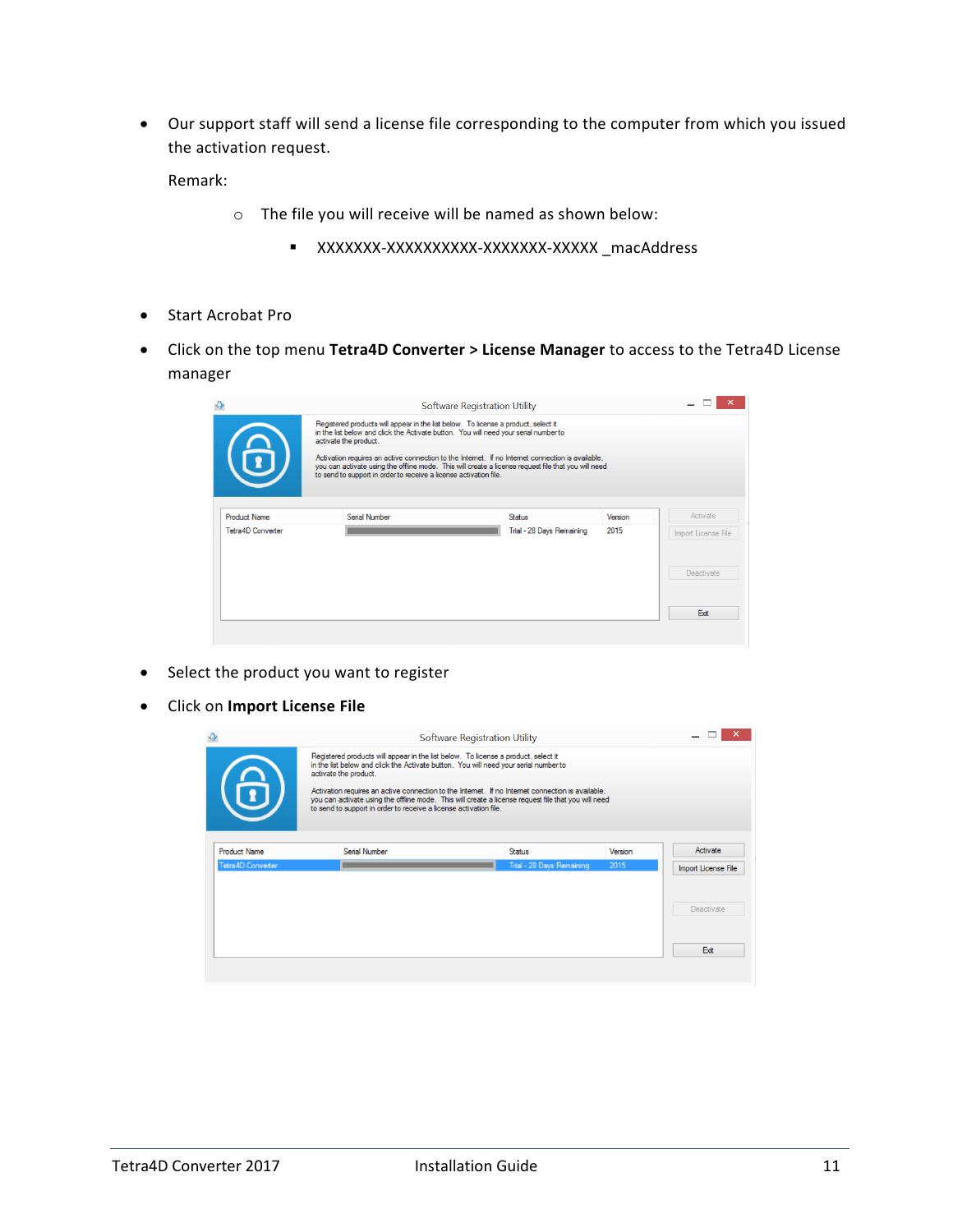• Select the .license file you received

| $\blacktriangleright$                                                                                              |                          | Choose your license file                     |                                     | $\boldsymbol{\mathsf{x}}$  |
|--------------------------------------------------------------------------------------------------------------------|--------------------------|----------------------------------------------|-------------------------------------|----------------------------|
| $\left(\bigarrow$<br>$\Rightarrow$                                                                                 | This PC > Downloads<br>× | Ċ<br>$\vee$                                  | Search Downloads<br>Q               |                            |
| Organize $\blacktriangleright$                                                                                     | New folder               |                                              | <b>距</b><br>Ш                       | $\odot$                    |
| Desktop<br><b>Downloads</b><br><b>E</b> Recent places                                                              | ×<br>۸<br>Name           | Date modified<br>No items match your search. | Type                                | Size                       |
| <b>B</b> Homegroup<br>$\triangleq$ $\parallel$ This PC                                                             |                          |                                              |                                     |                            |
| <b>Desktop</b><br>$\triangleright$<br><b>Documents</b><br>D<br><b>Downloads</b><br>$\triangleright$<br>Music<br>D. |                          |                                              |                                     |                            |
| <b>NEW YORK</b>                                                                                                    | $\vee$ <<br>File name:   | $\checkmark$                                 | License File<br>v<br>Cancel<br>Open | $\rightarrow$<br>$\vec{m}$ |

• Click **OK** to activate your license

|                            | <b>Software Registration Utility</b>                                                                                                                                                                                                                                          |               |         |                     |  |
|----------------------------|-------------------------------------------------------------------------------------------------------------------------------------------------------------------------------------------------------------------------------------------------------------------------------|---------------|---------|---------------------|--|
|                            | Registered products will appear in the list below. To license a product, select it<br>in the list below and click the Activate button. You will need your serial number to<br>activate the product.                                                                           |               |         |                     |  |
|                            | Activation requires an active connection to the Internet. If no Internet connection is available,<br>you can activate using the offline mode. This will create a license request file that you will need<br>to send to support in order to receive a license activation file. |               |         |                     |  |
| <b>Product Name</b>        | Serial Number                                                                                                                                                                                                                                                                 | <b>Status</b> | Version | Activate            |  |
| Tetra4D Converter          |                                                                                                                                                                                                                                                                               |               | 2015    | Import License File |  |
|                            |                                                                                                                                                                                                                                                                               |               |         | Deactivate          |  |
|                            |                                                                                                                                                                                                                                                                               |               |         | Exit                |  |
| License has been activated |                                                                                                                                                                                                                                                                               |               |         |                     |  |

Remark:

A confirmation message is shown in the left bottom corner of the dialog box.

• Click **Exit** to close the window.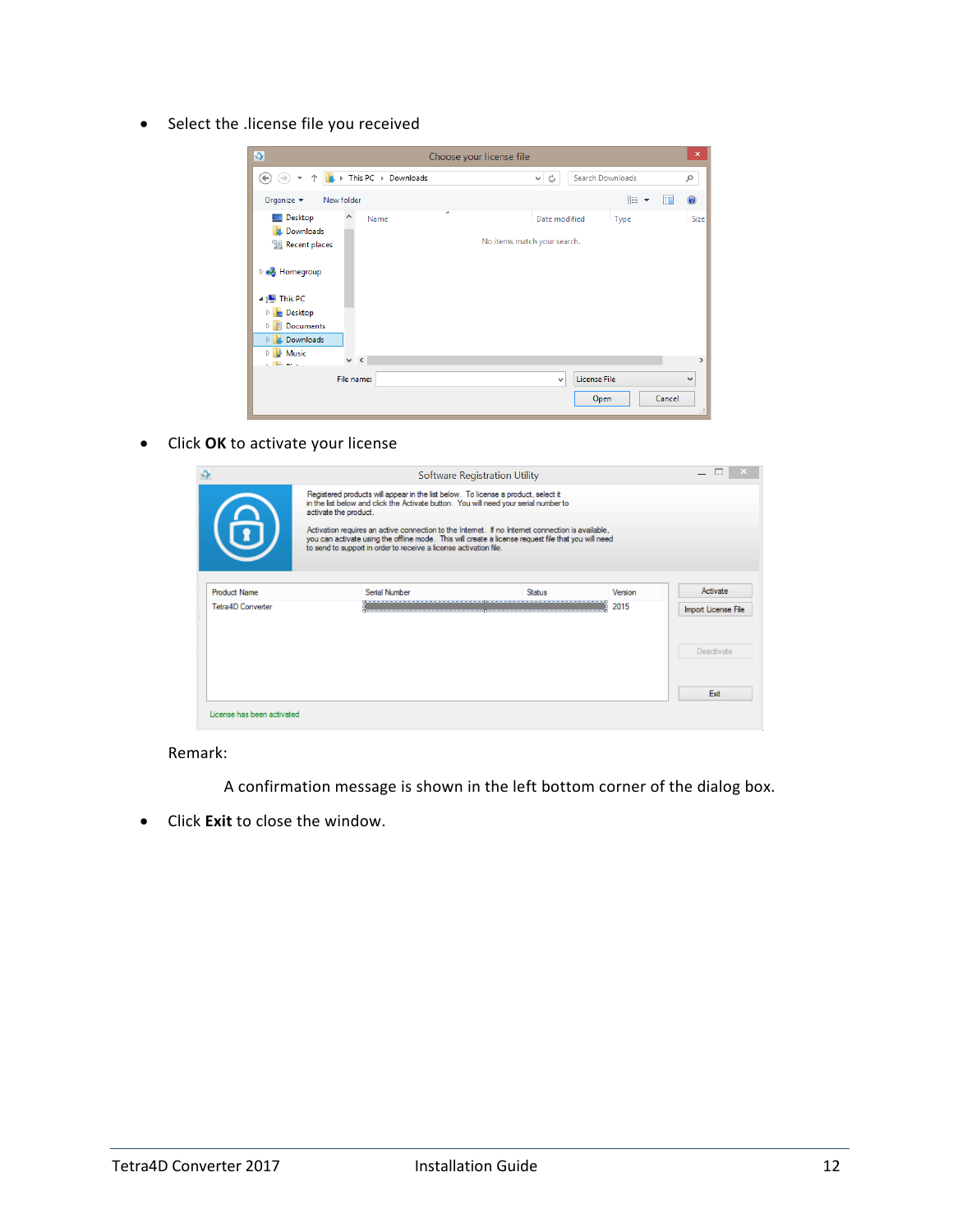#### <span id="page-13-0"></span>**Transfer of a license**

The below schema presents the process that must be followed to transfer a license from one computer to another one.

Remark:

If the computer where the product is licensed is no longer available (OS update, HDD failure, etc...), contact the support to execute the transfer.